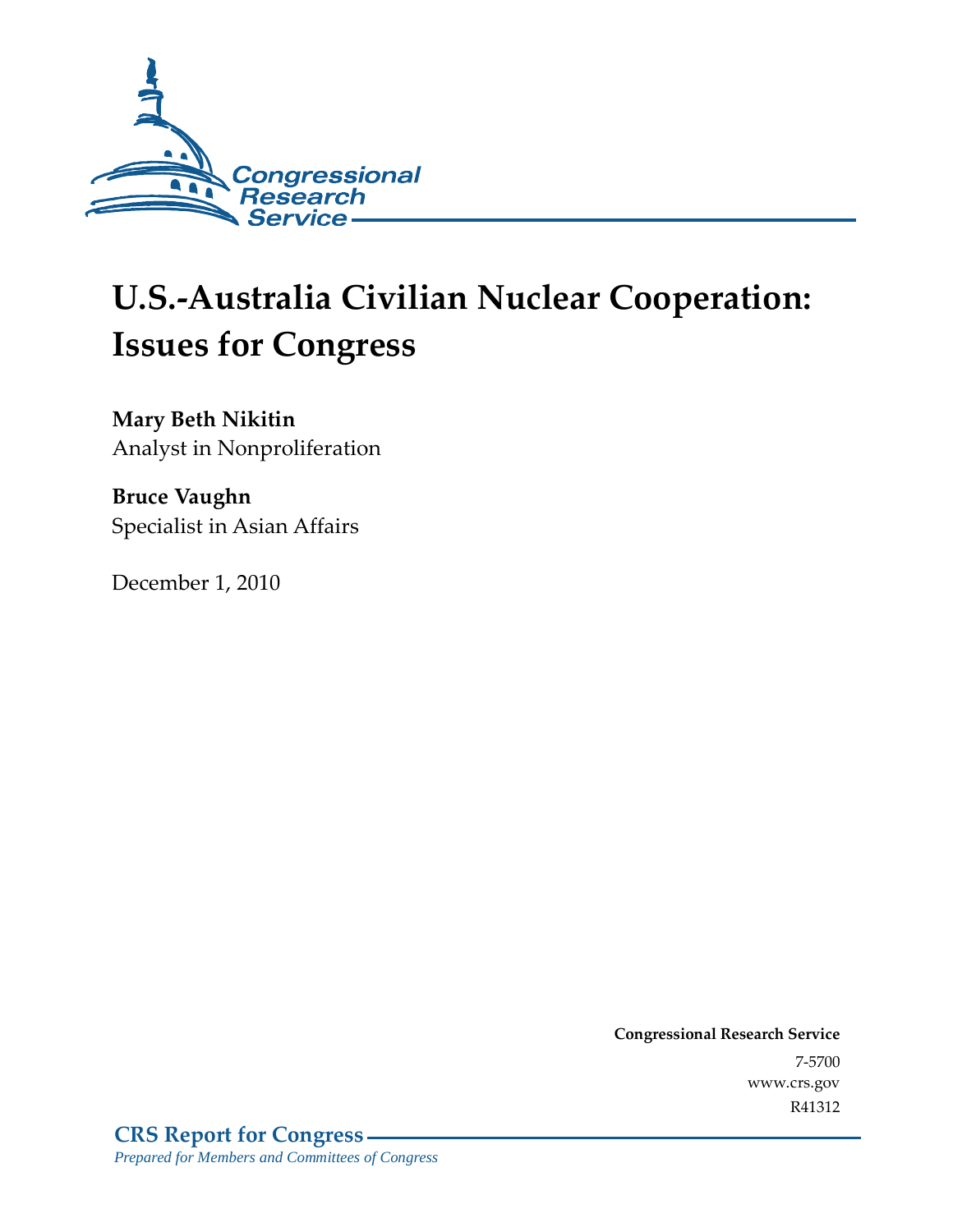# **Summary**

Australia and the United States have cooperated in the peaceful use of nuclear energy since the mid-1950s. The framework for this cooperation is a civilian nuclear cooperation agreement as required by section 123 of the Atomic Energy Act. President Obama transmitted the proposed text of the latest renewal agreement to Congress on May 5, 2010, along with the required Nuclear Proliferation Assessment Statement (NPAS) and his determination that the agreement promotes U.S. national security. Congress has 30 days of continuous session for consultations with the Administration, followed by an additional 60 days of continuous session to review the agreement. If not opposed by a joint resolution of disapproval or other legislation, then the agreement will be considered approved at the end of this time period. Congress also has the option of adopting either a joint resolution of approval with (or without) conditions or standalone legislation that could approve or disapprove the agreement. On November 30, 2010, the House passed H.R. 6411 by voice vote. The bill would approve the agreement even if the required congressional review period is not reached. The Senate has not yet acted on its version of the bill (S. 3844).

The United States and Australia first concluded a civilian nuclear cooperation agreement in 1957. That agreement was updated in 1979. Australia sells around 36% of its \$1 billion in uranium exports to the United States. The United States is also a major processor of Australian uranium sold to other countries. Australia does not currently possess any nuclear power plants, but it operates one research reactor.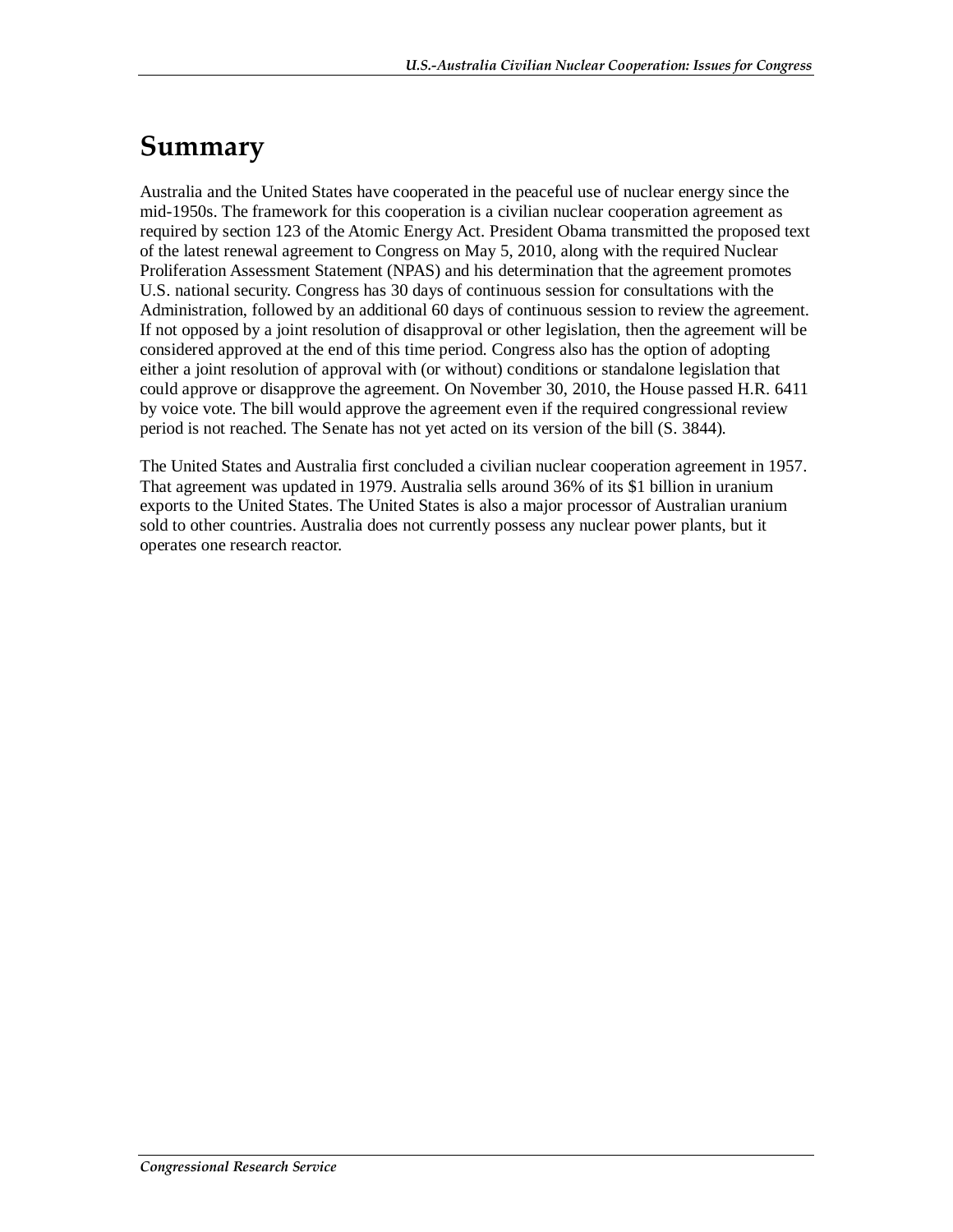# **Contents**

#### Contacts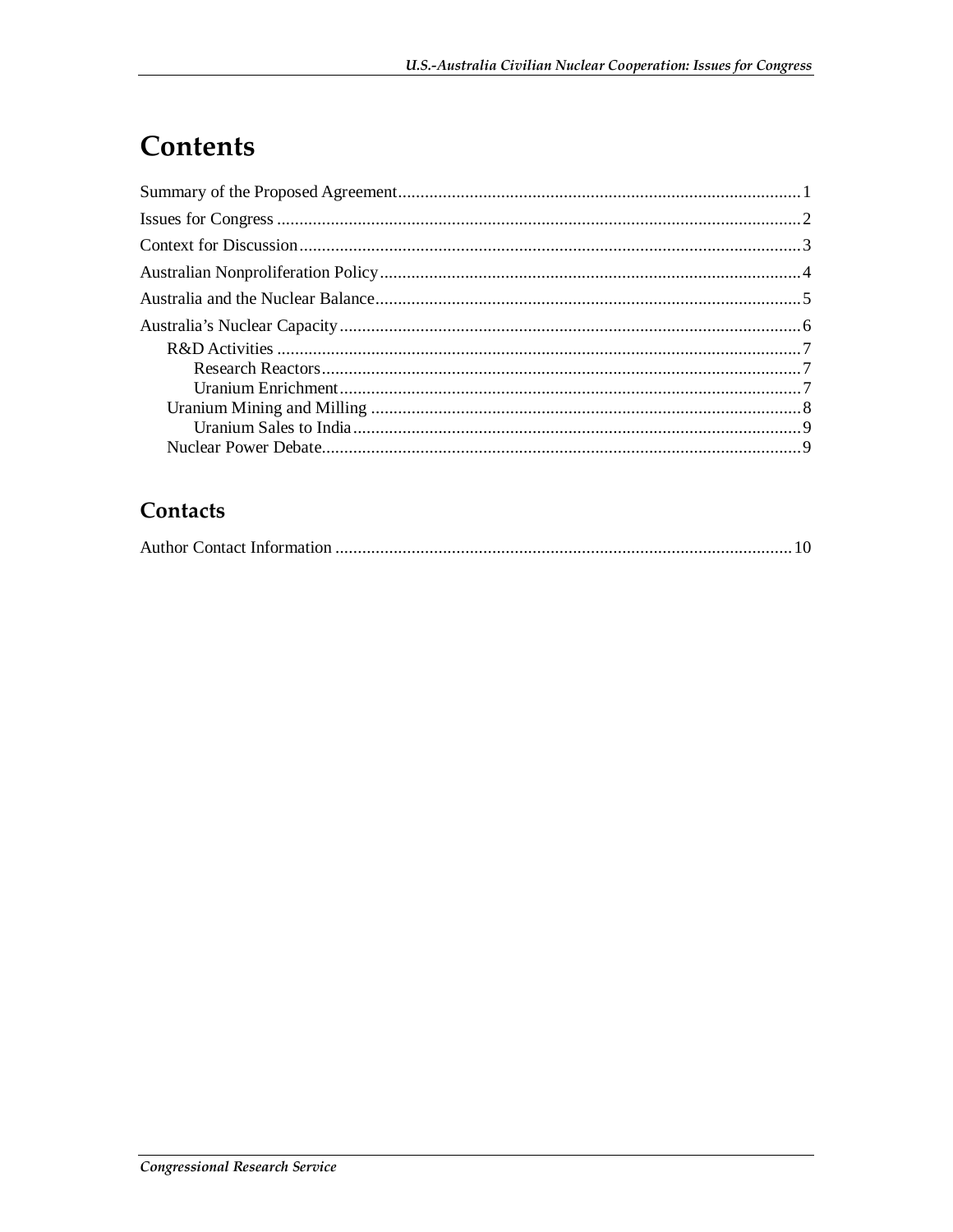# **Summary of the Proposed Agreement**

On May 5, 2010, President Obama transmitted the proposed text of a renewal of the U.S.- Australian civilian nuclear cooperation agreement to Congress for approval, along with the required Nuclear Proliferation Assessment (NPAS) and his determination that the agreement would promote U.S. national security. The annexed classified NPAS was to be submitted separately. The renewal agreement would replace the agreement in force from July 5, 1979, and expiring on January 16, 2011. The new agreement has an initial term of 30 years from the date of entry into force, and would continue in force for periods of five years each, unless terminated by either party.

According to President Obama's letter of transmittal, the agreement meets all the terms of the Atomic Energy  $Act<sup>1</sup>$  and therefore does not require any exemptions from the law's requirements. Therefore, the agreement will enter into effect after a 30-day consultation period and a review period of 60 days of continuous session,<sup>2</sup> unless Congress enacts a joint resolution of disapproval. This period began on May 5, 2010. Congress also has the option of adopting either a joint resolution of approval with (or without) conditions or standalone legislation that could approve or disapprove the agreement.

Section 123 of the U.S. Atomic Energy Act (AEA) of 1954 (42 U.S.C. 2011 et seq.) governs significant nuclear cooperation between the United States and other states.<sup>3</sup> The United States has agreements for civil nuclear cooperation in place with almost 50 countries. Such agreements, known as "123 agreements," provide the framework and authorization for cooperation, but do not guarantee certain exports, technology, or material. Before significant nuclear exports<sup>4</sup> can occur, the State Department, with the advice of the Department of Energy, negotiates an agreement, which must meet criteria listed in Section 123.a.,  $(1)$  through  $(9)$ , 42 U.S.C. 2151.<sup>5</sup>

The proposed agreement would permit the export, subject to licensing, of information, material, equipment, and components for nuclear research and nuclear power production. The agreement would not permit transfer of restricted data, sensitive nuclear facilities, or major critical components of those facilities. Sensitive nuclear technology may be transferred only if the agreement is amended. The proposed agreement does not allow for enrichment of uranium transferred under the agreement to levels of 20% U-235 or greater unless mutually agreed. The

<sup>-</sup><sup>1</sup> Under section 123.a., codified at 42 U.S.C. 2153(a)), Atomic Energy Act of 1946, ch. 724, 60 Stat. 755 (1946), as amended. See also CRS Report RS22937, *Nuclear Cooperation with Other Countries: A Primer*, by Paul K. Kerr and Mary Beth Nikitin.

 $2$  Days on which either House is in a recess of more than three days (pursuant to a concurrent resolution authorizing the recess) do not count toward the total. If Congress adjourns its session *sine die*, continuity is broken and the count starts anew when it reconvenes.

<sup>&</sup>lt;sup>3</sup> Nuclear cooperation includes the distribution of special nuclear material, source material, and byproduct material, to licensing for commercial, medical, and industrial purposes. These terms, "special nuclear material," "source material," and "byproduct material," as well as other terms used in the statute, are defined in 42 U.S.C. §2014. See also CRS Report RS22937, *Nuclear Cooperation with Other Countries: A Primer*, by Paul K. Kerr and Mary Beth Nikitin.

<sup>&</sup>lt;sup>4</sup> Significant nuclear cooperation includes the physical transfer of reactors, reactor components, or special nuclear material, source material, and byproduct material, under license for commercial, medical, and industrial purposes.

<sup>&</sup>lt;sup>5</sup> The Atomic Energy Act also sets out procedures for licensing exports to states with whom the United States has nuclear cooperation agreements. (Sections 126, 127, and 128 codified as amended at 42 U.S.C. 2155, 2156, 2157.) Even with a 123 agreement in place, each export of nuclear material, equipment, or technology requires a specific export license or other authorization.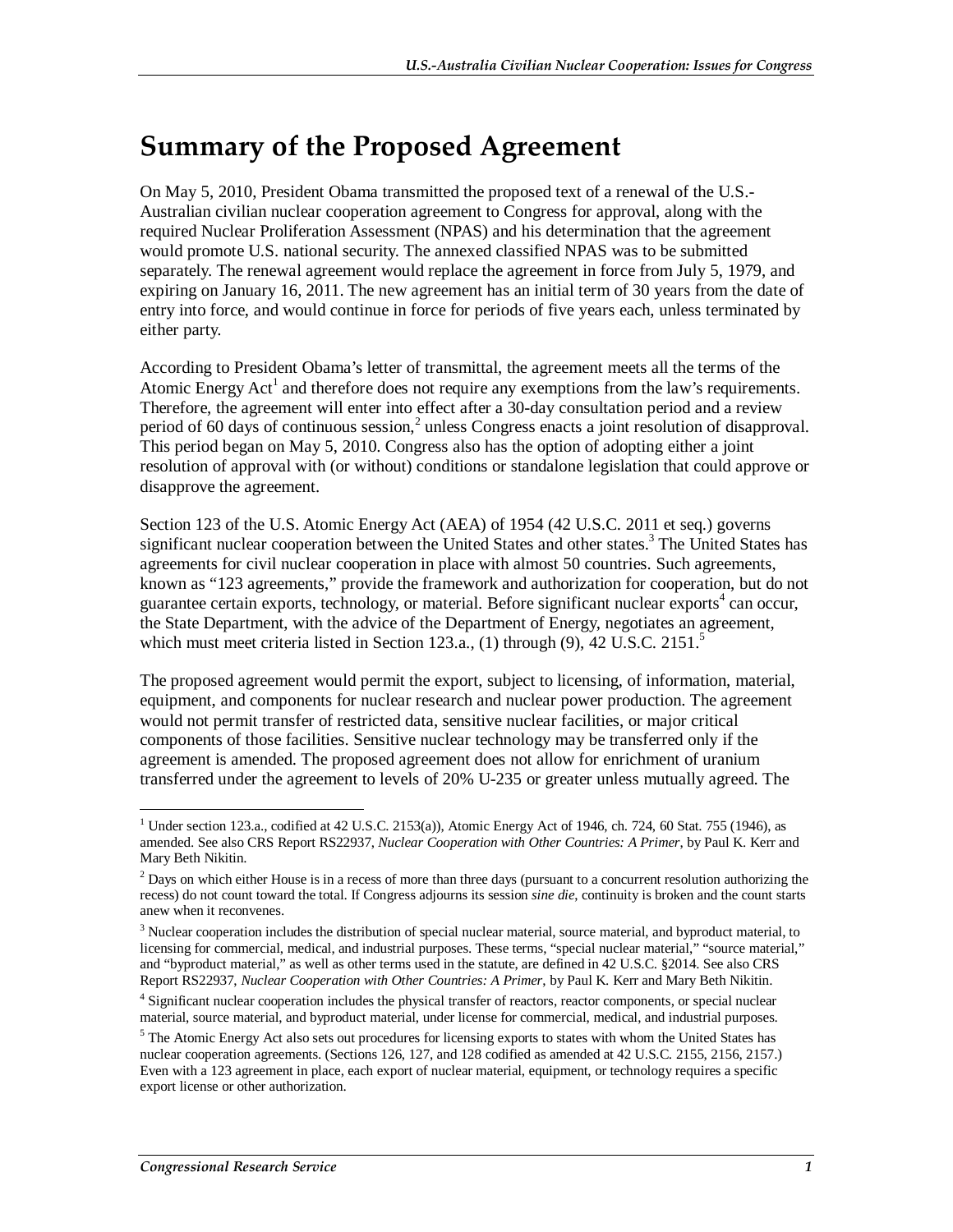current agreement also does not allow for this. In accordance with the Nuclear Nonproliferation Act (NNPA) of 1978, the United States must approve of enrichment of any nuclear material exported from the United States to Australia. The proposed agreement modifies the 1979 agreement by expanding the scope of cooperation to cover nuclear forensics and allows the transfer of nuclear material for radioisotope production. It also updates the physical security requirements to reflect current international standards.

### **Issues for Congress**

Uranium from Australia makes up 13% of U.S. uranium supplies. Renewal of the 123 agreement with Australia is necessary for continuing this cooperation. Having an agreement in place also facilitates Australia's export of uranium to countries where it will be used in a reactor with U.S. technology. Congress may consider Australia's role in developing multilateral nuclear fuel cycle services or assurances. Australia's strong bilateral relationship with the United States, political stability, and geographic location could be advantageous to the development of multilateral nuclear fuel facilities.

Enrichment technology developed in Australia has been transferred to the United States and is classified by both countries. In the event that Australia reverses current policy and decides to build a uranium enrichment plant on its territory, it would face several obstacles, and the United States would have to reconcile its policies. Uranium enrichment technology holders have committed to a ban on the export of enrichment technology until the Nuclear Suppliers Group decides on criteria for future transfers. It appears that Australia would qualify for transfer under this criteria, but enrichment plants would be a black box or turnkey facility. This type of transfer would be consistent with current U.S. policy. Australian officials have also noted additional concerns, such as cost and finding a local government willing to host a commercial enrichment plant.

As noted above, the Atomic Energy Act of 1954 provides for congressional review of proposed civilian nuclear cooperation agreements. The review comprises two periods of continuous session, one 30 days and one 60 days. The proposed agreement with Australia meets AEA requirements; therefore, it will enter into force after the review period is complete, absent congressional action. CRS estimates that the last day of the required congressional review period would be December 3, 2010 (this date is unofficial, and the sole definitive counters of the review periods are the House and Senate Parliamentarians). As the calendar stands as of mid-November, Congress is expected to adjourn on December 3, thus the required review period would be reached for this agreement and the agreement could enter into force without further action.

On June 15, 2010, House Foreign Affairs Committee Chairman Howard Berman and Ranking Member Ileana Ros-Lehtinen introduced H.J.Res. 88, which provides for the approval of the U.S.-Australia agreement. The House Foreign Affairs Committee held a hearing on September 24, 2010, about nuclear cooperation agreements, including the proposed renewal agreement with Australia.<sup>6</sup>

-

<sup>&</sup>lt;sup>6</sup> House Foreign Affairs Committee Hearing, "Nuclear Cooperation After Iran and Khan: Are We Asking Enough of Current and Future Agreements?" September 24, 2010.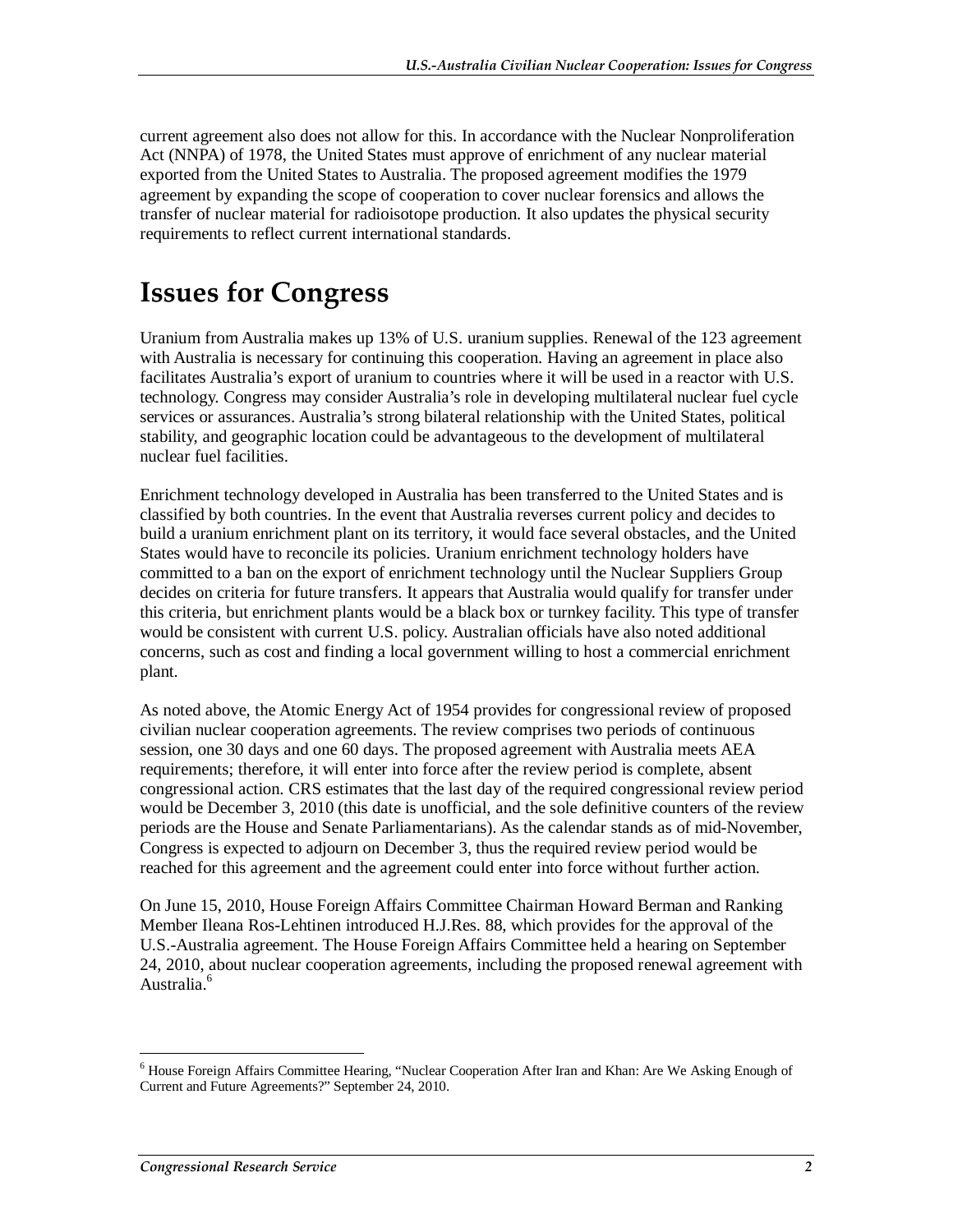Once the congressional calendar for the remainder of 2010 became clearer in mid-September, some raised concerns that the 90-day period for congressional review of the U.S.-Australian renewal agreement would not be met. In this case, four scenarios are possible for approval for the agreement: (1) re-submittal of the agreement in the  $112<sup>th</sup>$  Congress; (2) passage of a joint resolution of approval that would include language that waived the required 90-day review period; (3) separate legislation approving the proposed agreement with language to waive the 90 day requirement; (4) changes to the congressional calendar so that the lame duck session would contain enough days for the 90 day review period to lapse. Congress could also pass a joint resolution of disapproval or include its disapproval in separate legislation.

Senator Richard Lugar introduced a bill, "To provide for the approval of the Agreement Between the Government of the United States of America and the Government of Australia Concerning Peaceful Uses of Nuclear Energy" (S. 3844), on September 27, 2010. Representative Ileana Ros-Lehtinen introduced the companion bill, H.R. 6411, on November 16, 2010. The House passed H.R. 6411 by voice vote on November 30, 2010.

It would approve the agreement notwithstanding the congressional review requirements of section 123 of the Atomic Energy Act. Other provisions of the AEA would apply. This bill would have the proposed agreement come into force on or after October 8, 2010.

Notwithstanding the provisions for congressional consideration of a proposed agreement for cooperation in subsection d. of section 123 of the Atomic Energy Act of 1954 (42 U.S.C. 2153), the Agreement Between the Government of the United States of America and the Government of Australia Concerning Peaceful Uses of Nuclear Energy, done at New York May 4, 2010, may become effective on or after October 8, 2010, as if all the requirements in such section 123 for consideration of such agreement had been satisfied, subject to subsection (b) of this section.

(b) Applicability of Atomic Energy Act of 1954 and Other Provisions of Law.—Upon coming into effect, the agreement referred to in subsection (a) shall be subject to the provisions of the Atomic Energy Act of 1954 (42 U.S.C. 2011 et seq.) and any other applicable United States law as if such agreement had come into effect in accordance with the requirements of section 123 of the Atomic Energy Act of 1954.

### **Context for Discussion**

The context for discussion of U.S.-Australian civilian nuclear cooperation is one set inside a very strong alliance relationship between the United States and Australia that stems from the two nations' shared democratic values, cultural and historic ties, and strategic outlook. According to U.S. Ambassador to Australia Jeffrey Bleich, "the relationship between the United States and Australia is one of our strongest and most productive international alliances. It is a bond solidified during the Pacific battles of World War II and strengthened over the ensuing decades."<sup>7</sup> The President's National Security Strategy document describes Australia, along with our other allies in Asia, as the "bedrock of security in Asia and a foundation of prosperity in the Asia-Pacific region."<sup>8</sup>

 $\overline{a}$ 7 Jeffrey Bleich, "Statement Before the Senate Foreign Relations Committee," Washington, DC, November 5, 2009.

<sup>&</sup>lt;sup>8</sup> "National Security Strategy, The White House, Washington, DC, May 2010.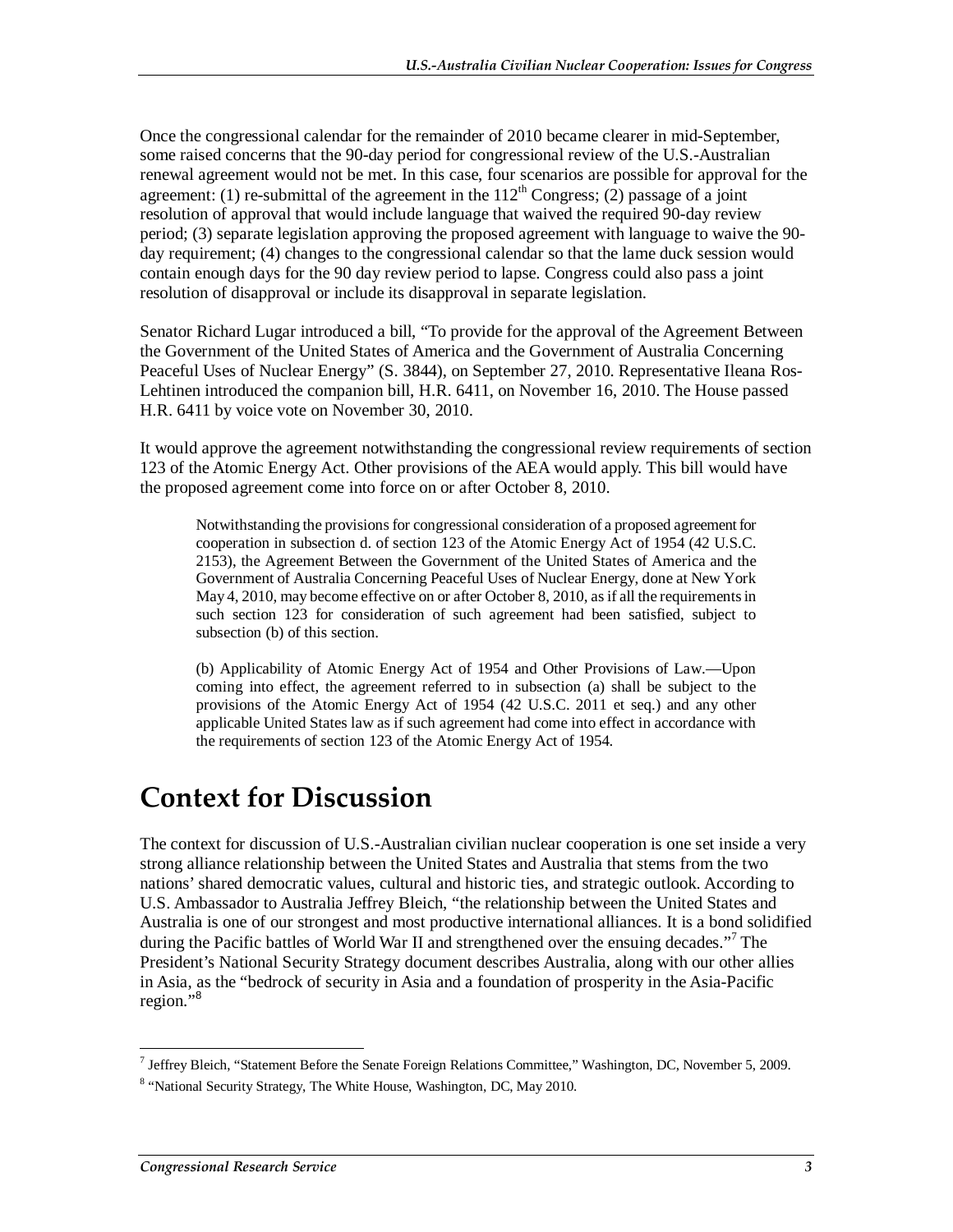The Australia New Zealand United States (ANZUS) treaty was signed in 1951 and entered into force in 1952.<sup>9</sup> A key aspect of the alliance with Australia today is the annual Australia-U.S. Ministerial (AUSMIN) meetings. These consultations have been held since 1985 and are attended by the Secretary of Defense and the Secretary of State from the United States, as well as the Australian Defense Minister and Minister for Foreign Affairs. The United States and Australia conduct joint combined military training exercises, have exchange officers in each others' armed forces, and work to standardize equipment and operational doctrine.<sup>10</sup> In recent years, Australia invoked the ANZUS Treaty after the attacks on the United States in 2001, and Australian troops fought with U.S. troops in Iraq and Afghanistan.

Australia has the largest non-NATO military contingent in Afghanistan<sup>11</sup> and fought alongside the United States in Vietnam, Korea, World War II, and World War I, as well as in Iraq and Afghanistan. Australia has also played a key role in promoting regional stability in places such as Timor Leste, the Solomon Islands, and Bougainville. The United States and Australia have a very close intelligence relationship. The United States and Australia also concluded a Free Trade Agreement, which came into force in 2005. The two nations signed a Defense Trade Cooperation Treaty in 2007 that would facilitate the trade of defense-related equipment and technology. The U.S. Senate has not yet voted on ratification of this treaty. For all of the above reasons, and others, the United States and Australia share a special relationship that includes a high degree of trust.

# **Australian Nonproliferation Policy**

Australia also is a strong partner to the United States in nonproliferation policy. Australia has been a staunch supporter of the Non-Proliferation Treaty (NPT) since its adherence in 1973. Australia has promoted strengthened International Atomic Energy Agency (IAEA) safeguards on civilian nuclear activities and was the first to sign the Additional Protocol, which strengthened IAEA monitoring. Australia is also a member of the Nuclear Suppliers Group (NSG), an export control coordination body. $^{12}$ 

Australia has developed stricter standards for nuclear trade than the export control regimes currently call for; for example, requiring an Additional Protocol to be in force for any country importing uranium from Australia. Over the past four decades, Australia has developed a bilateral safeguards system for uranium exports. A bilateral safeguards agreement is required, and countries may only retransfer Australian uranium to other countries that also have a bilateral safeguards agreement with Australia.<sup>13</sup>

 9 For a text of the ANZUS Treaty, see http://avalon.law.yale.edu/20th\_century/usmu002.asp.

<sup>&</sup>lt;sup>10</sup> "Background Note: Australia," the Department of State, November 23, 2009.

<sup>&</sup>lt;sup>11</sup> Australian Government, Department of Defence Media Release, "Republic of Korea Joins ISAF as a Non NATO Contributing Nation," April 22, 2010.

<sup>&</sup>lt;sup>12</sup> See also CRS Report RL31559, *Proliferation Control Regimes: Background and Status*, coordinated by Mary Beth Nikitin.

<sup>&</sup>lt;sup>13</sup> "Australia's Network of Nuclear Safeguards Agreements," Australian Department of Foreign Affairs and Trade, http://www.dfat.gov.au/security/nuclear\_safeguards.html.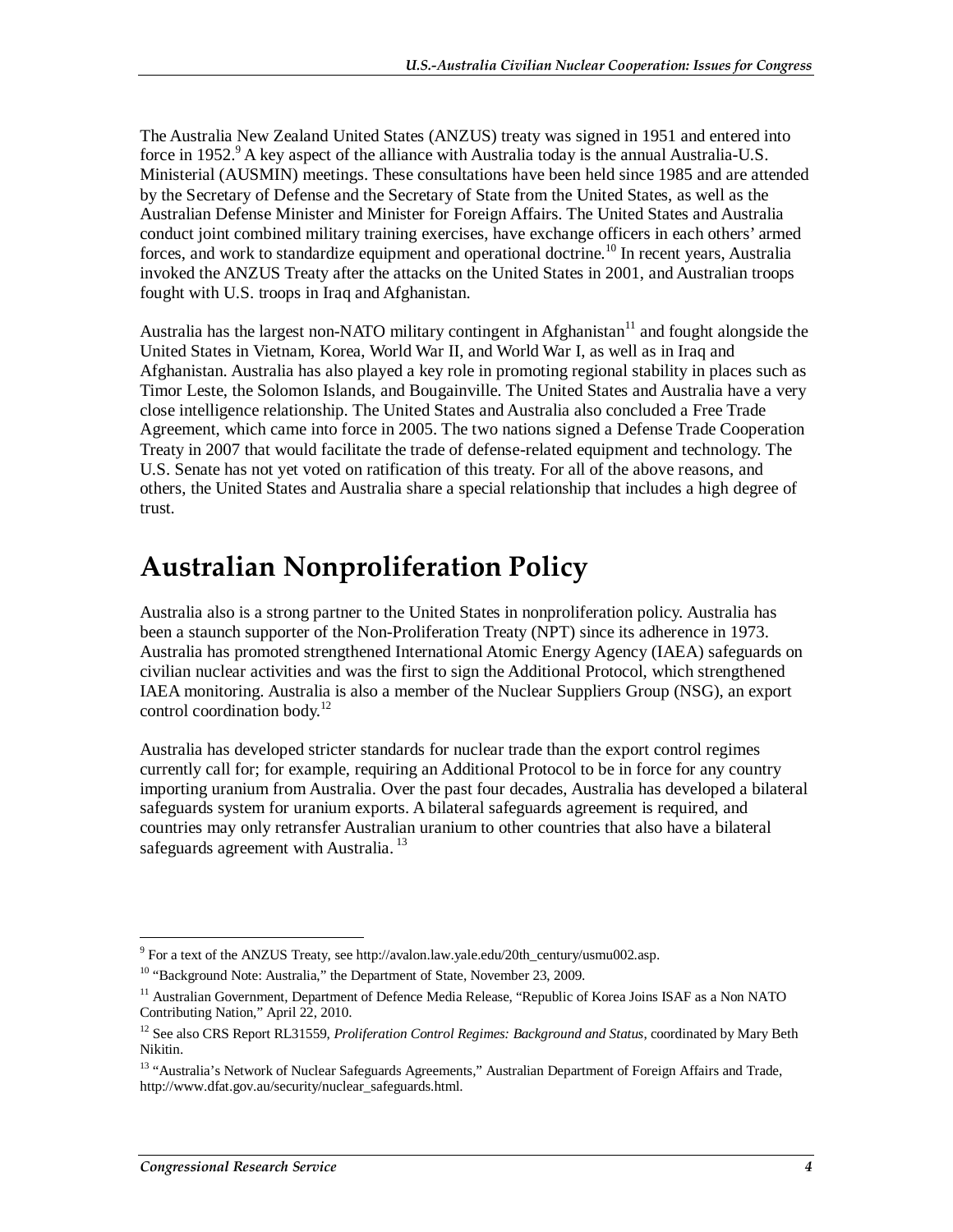In recent years, the international community has debated ways to foster the growth of nuclear energy while minimizing proliferation risks of the spread of sensitive nuclear technologies.<sup>14</sup> Australia has supported development of multilateral fuel assurance mechanisms while stating that a well-functioning market provides the best assurance of supply. At the 2010 NPT Review Conference, an Australian representative said that "Australia does not consider it necessary or desirable for each state with a nuclear program to develop national enrichment or reprocessing facilities ... it would be a perverse outcome from the standpoint of international security to see a proliferation of national fuel cycle facilities."<sup>15</sup> This is in line with current U.S. policy. The Nuclear Suppliers Group is currently debating criteria for future transfers of enrichment or reprocessing technologies.

Political division on nuclear power and to what extent Australia should pursue sensitive fuel cycle technologies was evident in earlier periods. Former Liberal Prime Minister John Gorton sought to keep Australia's nuclear options open, though it did not eventuate. He reportedly signed a secret deal with France to construct a uranium enrichment facility in Australia. A plan to develop a nuclear reactor at Jervis Bay was also considered. These plans were reversed by the election of Labor Party candidate Gough Whitlam, who was elected in 1972. Australia subsequently ratified the NPT in 1973. The Labor perspective on nuclear weapons was further promoted by Australian support for the South Pacific Nuclear Weapons Free Zone Treaty in 1985. Anti-nuclear sentiment in Australia was also influenced to an extent by the anti-nuclear movement in New Zealand, which led to New Zealand's de facto ouster from the ANZUS alliance in the mid-1980s and by the resumption of nuclear testing by France in French Polynesia in 1995.<sup>16</sup> Today, Australia remains a strong advocate of nuclear disarmament in international fora.

### **Australia and the Nuclear Balance**

While Australia is today a strong proponent of nuclear disarmament, arms control, and nonproliferation, this policy has evolved over time. As Rod Lyon has pointed out,  $^{17}$  Australia's posture on nuclear weapons has been to a large extent determined by Australia's perceived "fit" in the regional and global strategic context. As the strategic environment changed from World War II to the era of the cold war to the present, Australia shifted from being a "possible nuclear proliferator, to a supporter of extended nuclear deterrence (which it benefits from under the ANZUS alliance) to an important advocate of global nuclear arms control."<sup>18</sup>

During the post-World War II period through the 1950s, Australia worked closely with its traditional security partner, the United Kingdom, including allowing Britain to conduct nuclear

<sup>&</sup>lt;u>.</u> 14 CRS Report RL34234, *Managing the Nuclear Fuel Cycle: Policy Implications of Expanding Global Access to Nuclear Power*, coordinated by Mary Beth Nikitin.

<sup>&</sup>lt;sup>15</sup> Statement by Mr. Jeremy Kruse to Main Committee III regarding the IAEA Peaceful Uses Initiative, as part of the 2010 Review Conference of the Parties to the Treaty on the Non-proliferation of Nuclear Weapons, as delivered on May 10, 2010.

<sup>&</sup>lt;sup>16</sup> Jeffrey Lantis, "Elections and Enduring Realities: Australia's Nuclear Debate," Arms Control Today, April 2008.

<sup>17</sup> Rod Lyon, "Australia: Back to the Future," in Muthiah Alagappa ed. *The Long Shadow: Nuclear Weapons and Security in 21st Century Asia* (Stanford: Stanford University Press, 2008).

<sup>18</sup> Rod Lyon, "Australia: Back to the Future," in Muthiah Alagappa ed. *The Long Shadow* 

*<sup>:</sup> Nuclear Weapons and Security in 21st Century Asia* (Stanford: Stanford University Press, 2008).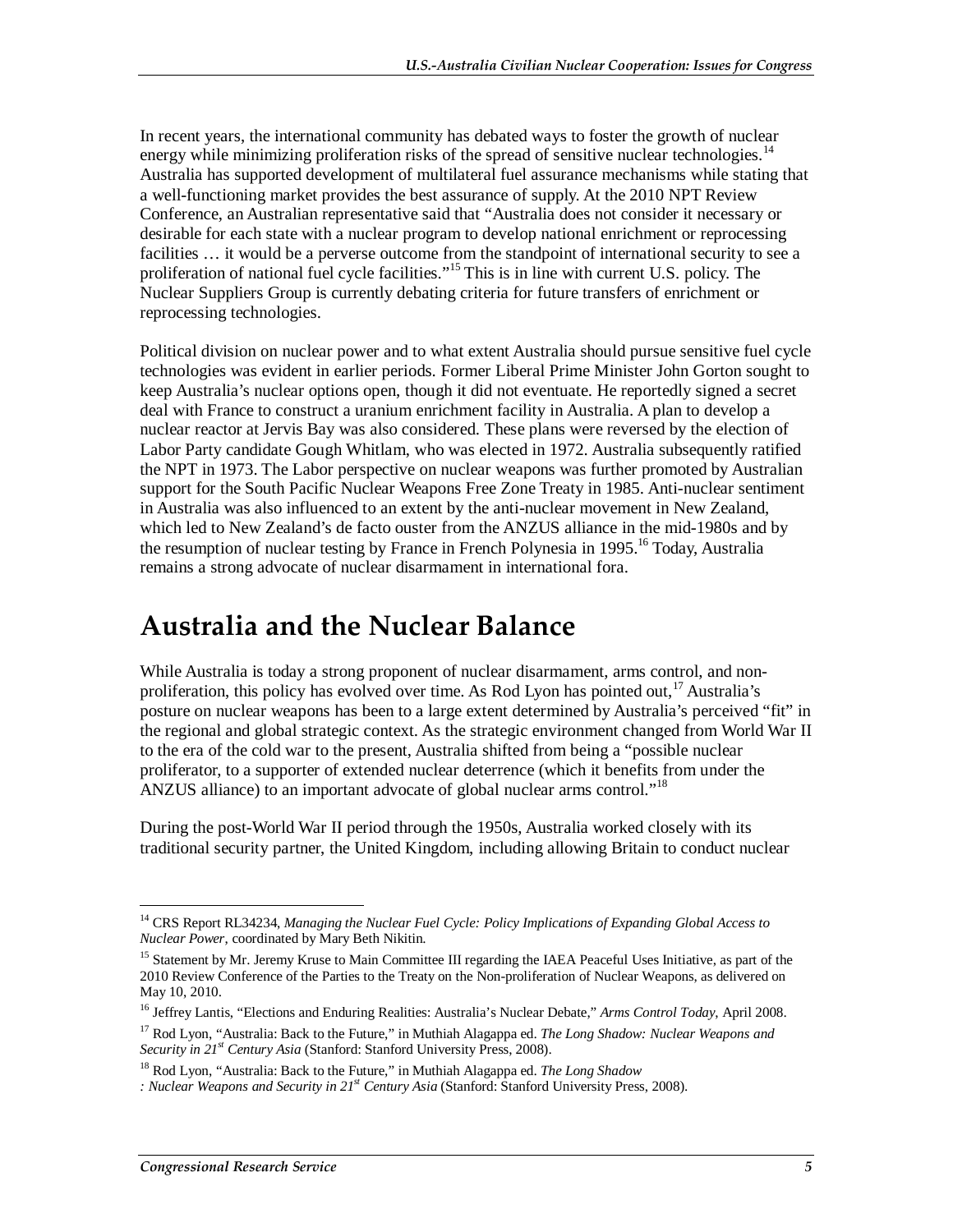tests at an island off its northwest coast and in the desert.<sup>19</sup> Australian scientists worked in the British nuclear atomic bomb research program, and former Prime Minister Menzies reportedly saw such cooperation as an opportunity to gain knowledge of nuclear weapons development.<sup>20</sup> Australia received a nuclear research reactor from Britain in  $1958<sup>21</sup>$  It is apparently in the period after World War II and prior to closer Anglo-U.S. nuclear cooperation that Australia, as part of Britain's attempt to resurrect its empire, worked most closely with the United Kingdom in Britain's efforts to acquire its own nuclear deterrent to the Soviet Union.<sup>22</sup>

Australia's security environment became more precarious in the 1960s, which may have led it to consider its strategic options. Key events influencing this included China conducting its first nuclear test in 1964, the British announcement of its strategic departure from East of Suez in 1967, and the United States articulating the Guam Doctrine limiting U.S. ground troop support in 1969 while the war in Vietnam continued.

Australia's involvement in joint intelligence, communications, and early warning facilities with the United States made it a potential nuclear target of the Soviet Union during the cold war.<sup>23</sup> The Defense Support Program  $(DSP)^{24}$  facility at Nurrungar, South Australia, was part of a constellation of geosynchronous satellites and ground tracking stations designed to detect the launch of ballistic missiles. Early warning of missile attack strengthened America's nuclear missile second strike capability, thereby strengthening nuclear deterrence. DSP later played a role in detecting Iraqi Scud missile launches during Operation Desert Storm. The Very Low Frequency (VLF) station involved in communications with American submarine deployments in the region at Northwest Cape, West Australia, and the signals intelligence collection facility at Pine Gap, Northern Territory, also played a key role in helping to maintain the bi-polar strategic balance of the cold war.

# **Australia's Nuclear Capacity**

Although Australia is a major uranium exporter, it does not have any uranium enrichment plants, fuel fabrication facilities, or nuclear power plants. It currently operates a research reactor at Lucas Heights, used primarily for medical isotope production. The Australian Atomic Energy Commission (AAEC) was formed in 1952. The AAEC was replaced in 1987 by the Australian Nuclear Science and Technology Organization  $(ANSTO)^{25}$  By statute, ANSTO cannot conduct any research in the design or production of nuclear weapons. Its main research facility, the Lucas Heights Research Establishment, opened in 1958. It was the site of Australia's first nuclear reactor, the High Flux Australian Reactor (HIFAR). Research and development work on uranium enrichment technology was also carried out at Lucas Heights (see below).

<u>.</u>

<sup>&</sup>lt;sup>19</sup> Lorna Arnold, *A Very Special Relationship: British Atomic Weapon Trials in Australia* (London: Her Majesty's Stationery Office, 1987).

<sup>&</sup>lt;sup>20</sup> Jeffrey Lantis, "Elections and Enduring Realities: Australia's Nuclear Debate," Arms Control Today, April 2008.<br><sup>21</sup> Jeffrey Lantis, "Elections and Enduring Realities: Australia's Nuclear Debate," Arms Control Today,

<sup>22</sup> Wayne Reynolds, *Australia's Bid for the Atomic Bomb* (Melbourne: Melbourne University Press, 2000).

<sup>23</sup> Cameron Stewart et al., "US Aussie Spy Base Revelations," *The Australian*, February 18, 1999.

<sup>24</sup> Jeffrey Richelson, *America's Space Sentinels*, University of Kansas Press ( 1999).

 $^{25}$  http://www.ansto.gov.au/discovering\_ansto/history\_of\_ansto.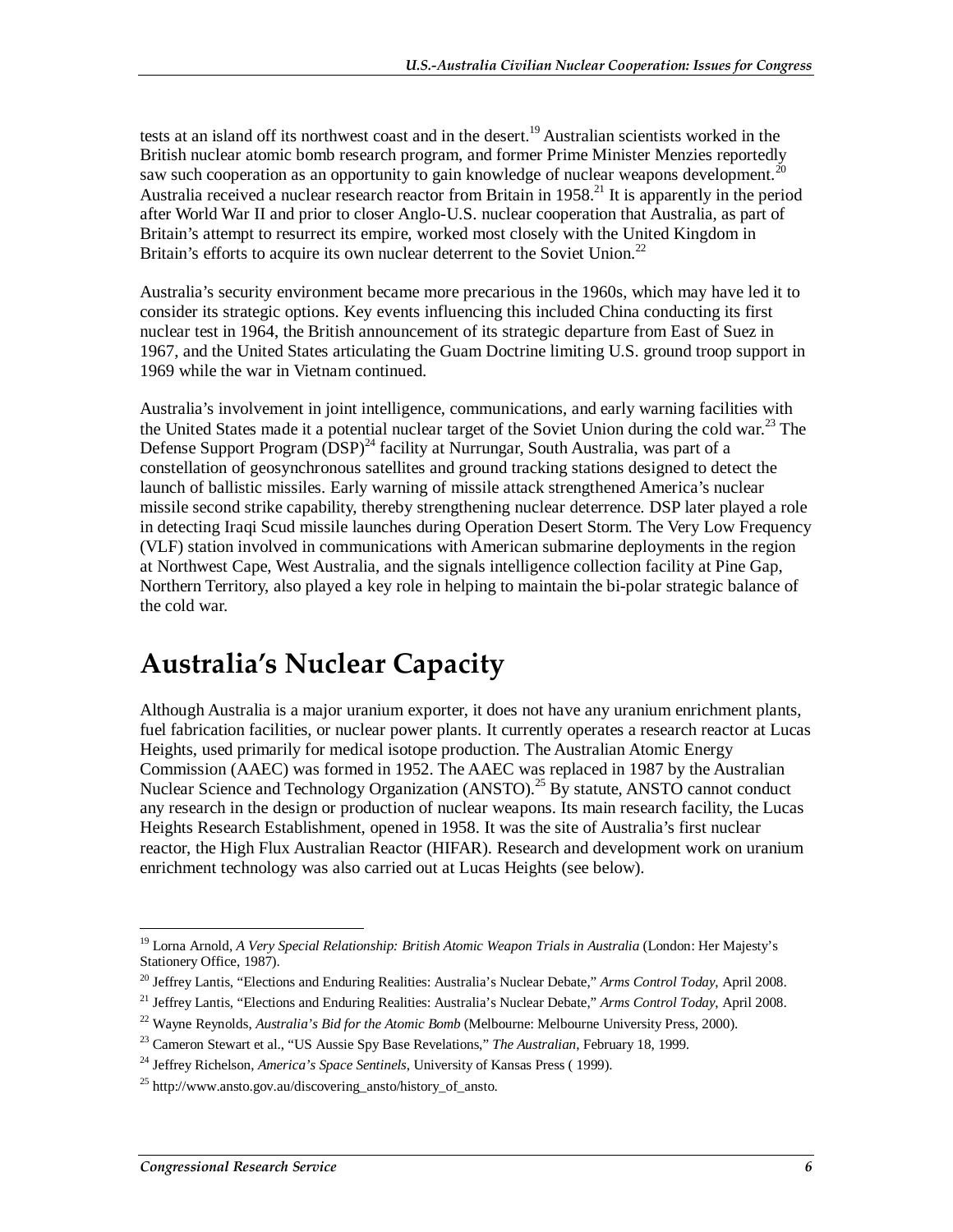The nuclear fuel cycle begins with mining uranium ore and upgrading it to yellowcake. Because naturally occurring uranium lacks sufficient fissile  $^{235}$ U to make fuel for commercial light-water reactors, the concentration of <sup>235</sup>U must be increased several times above its natural level of 0.7% in a uranium enrichment plant. A nuclear power plant operator or utility typically purchases yellowcake and contracts for its conversion to uranium hexafluoride, then enrichment, and finally fabrication into fuel elements. Australia exports its uranium after the mining and milling stage. Commercial enrichment services are available in the United States, Europe, Russia, and Japan. Fuel fabrication services are even more widely available. As noted above, Australia requires a bilateral safeguards agreement with uranium-importing countries to ensure its peaceful use.

#### **R&D Activities**

#### **Research Reactors**

Australia currently operates one research reactor. The Open Pool Australian Lightwater (OPAL) reactor was commissioned in 2007. It is a low-enriched uranium (LEU)-fueled 20-megawatt research reactor. It produces radioisotopes for medical purposes, among other research functions.<sup>26</sup> An older reactor, High Flux Australian Reactor (HIFAR), is in the process of being decommissioned (by 2018). Another research reactor, Moata, was decommissioned in 1995.

#### **Uranium Enrichment**

The AAEC conducted research into enrichment technologies starting in the 1960s. Work was done on both centrifuge and laser isotope separation enrichment. There had been discussions in the 1970s about whether Australia should partner with Japan or others to build an enrichment plant in Australia for the purpose of exporting enriched uranium hexafluoride, which would be fabricated into fuel for power plants. These plans were highly controversial within Australia, were objected to by the United States, and were never completed.<sup>27</sup>

The Hawke government terminated uranium enrichment R&D by the AAEC in 1986 and shut down and dismantled Australia's laboratory-scale centrifuge enrichment plant. Australia continued to participate in the Hexapartite Safeguards Project, the purpose of which was to improve the IAEA's safeguards capability for enrichment plants. AAEC had also conducted research on molecular laser isotope separation (MLIS) enrichment, but discontinued its research.

Beginning in 1990, Silex Systems, Ltd. (Silex Systems) began R&D work on laser enrichment technology in a lab it leased at the Lucas Heights complex. The technology was proven on a laboratory scale in 1994 (known as SILEX, or Separation of Isotopes by Laser Excitation).<sup>28</sup> In 1996, the United States Enrichment Corporation (USEC, Inc.) signed an agreement for the development and licensing of SILEX technology for uranium enrichment. In 1999, the United

<sup>-</sup><sup>26</sup> http://www.ansto.gov.au/discovering\_ansto/anstos\_research\_reactor.

<sup>27</sup> Wayne Reynolds, "Australia's quest to enrich uranium and the Whitlam Government's loans affair," *The Australian Journal of Politics and History*, vol. 54, no. 4 (December 2008).

<sup>28 &</sup>quot;Company History" page at http://www.silex.com.au/.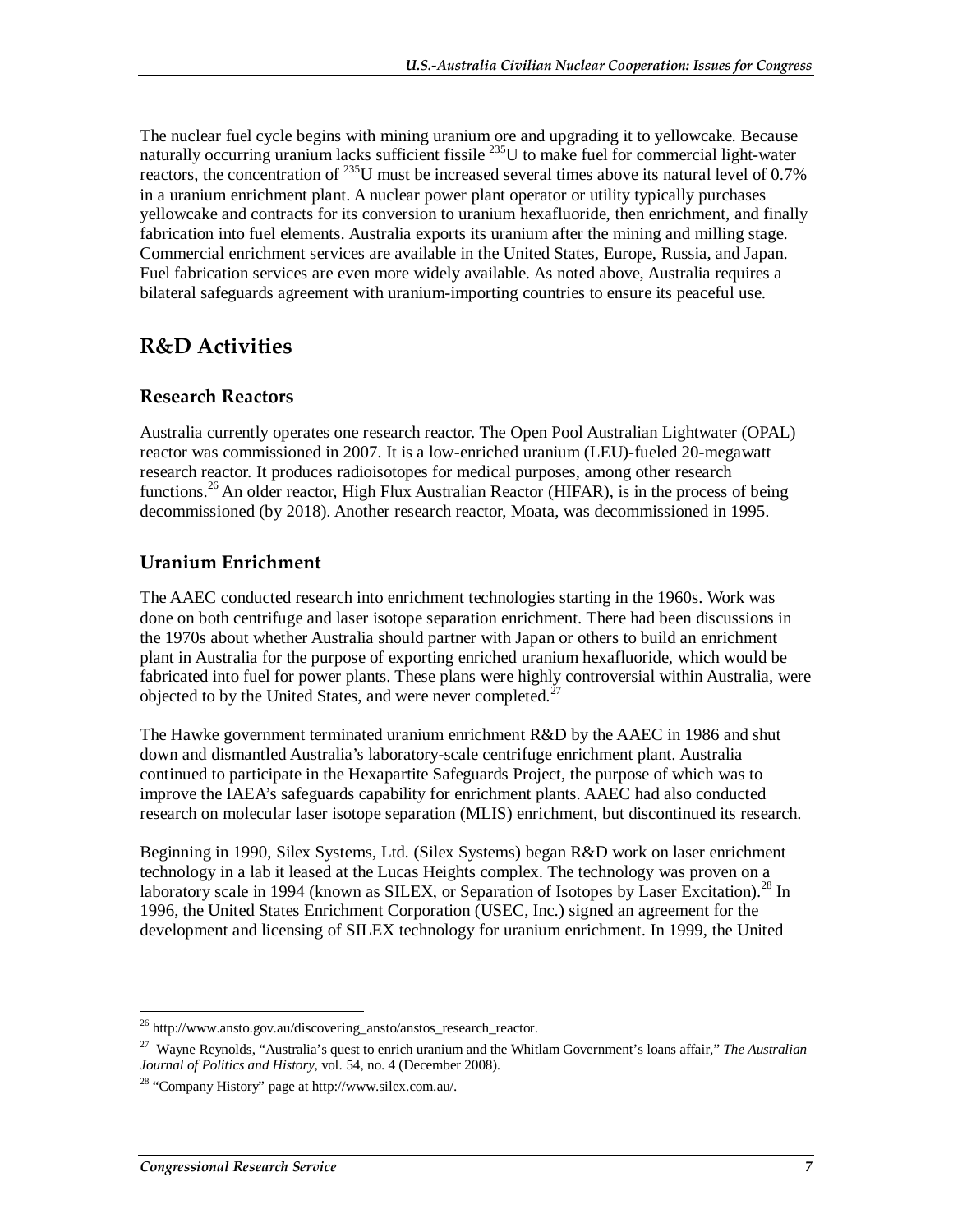States and Australia signed an agreement that allowed for the transfer of SILEX technology to the United States.<sup>29</sup> The SILEX technology was classified by both governments in 2001.

The U.S.-Australian SILEX agreement allows for technology export to United States but limits cooperation within the territory of Australia to research and development of SILEX technology. The agreement prohibits the construction of an enrichment facility with this technology in Australia unless the agreement is amended (Article 2.3). According to the Nuclear Proliferation Assessment Statement attached to the proposed agreement, Silex Systems stopped lab work on uranium enrichment in Australia but continues to support technology development in the United States. In 2006, GE/Hitachi Nuclear Energy signed an agreement with Silex Systems to license and commercialize laser separation technology for LEU production in the United States. GE/Hitachi's Global Laser Enrichment (GLE) subsidiary received a license from the Nuclear Regulatory Commission (NRC) for the building of a test facility in 2008. The "Test Loop" facility was built at GE's fuel fabrication facility in Wilmington, NC. GLE has applied for a commercial license from the NRC. $30$ 

Debate over whether Australia should have its own commercial uranium enrichment facility was reignited after Prime Minister Howard expressed support for the idea in 2006.<sup>31</sup> Howard argued that since Australia possesses the largest uranium reserves in the world, it would make economic sense to enrich uranium before exporting it, thereby adding to its value. John Carlson, directorgeneral of the Australian Safeguards and Non-Proliferation Office, responded to press speculation at the time: "there are a number of uncertainties, including Australia's lack of an established enrichment technology and the license costs for imported technology, whether there would be investors prepared to outlay the substantial capital costs involved, and whether a State government would be willing to host an enrichment facility."32 The present Australian government under the Labor Party appears to oppose building a uranium enrichment facility in Australia.

#### **Uranium Mining and Milling**

Australia has the world's largest reserves of uranium, with an estimated 23% or more of total reserves,<sup>33</sup> and is the world's third-largest exporter of uranium. The mining sector has become an increasingly important aspect of Australia's economy, accounting for 7% of GDP and 43% of exports. Mining is also thought of by many in Australia as one of the key reasons why Australia was able to avoid the recent global financial crisis.<sup>34</sup> As such, the Australian electorate may be in favor of exploring opportunities to expand mining exports, which could include the export of uranium to India. Australia provides 13% of U.S. uranium imports. More than 85% of Australia's

<sup>-</sup><sup>29</sup> Agreement for Cooperation Between Australia and the United States of America Concerning Technology for the Separation of Isotopes of Uranium by Laser Excitation.

<sup>&</sup>lt;sup>30</sup> The NRC's estimated 30-month review period began in August 2009. Silex Annual Report 2009, http://www.silex.com.au/SilexAR2009.pdf.

<sup>31</sup> Raymond Bonner, "Call to Enrich Uranium in Australia Stirs Debate," *The New York Times*, August 2, 2006; "Uranium enrichment program revived after 20 years," *Australian Broadcasting Corporation*, June 14, 2007.

 $32$  "The Prospects for Uranium Enrichment in Australia—Correcting the Record," Statement by Mr. John Carlson, Director-General, Australian Safeguards and Non-proliferation Office, June 18, 2007, http://www.dfat.gov.au/media/ releases/department/d010\_07.html.

<sup>33 &</sup>quot;Australia's Uranium," January 2010, http://www.world-nuclear.org/info/inf48.html.

<sup>&</sup>lt;sup>34</sup> "Heroes in Hard Hats," The Sydney Morning Herald, May 22, 2010.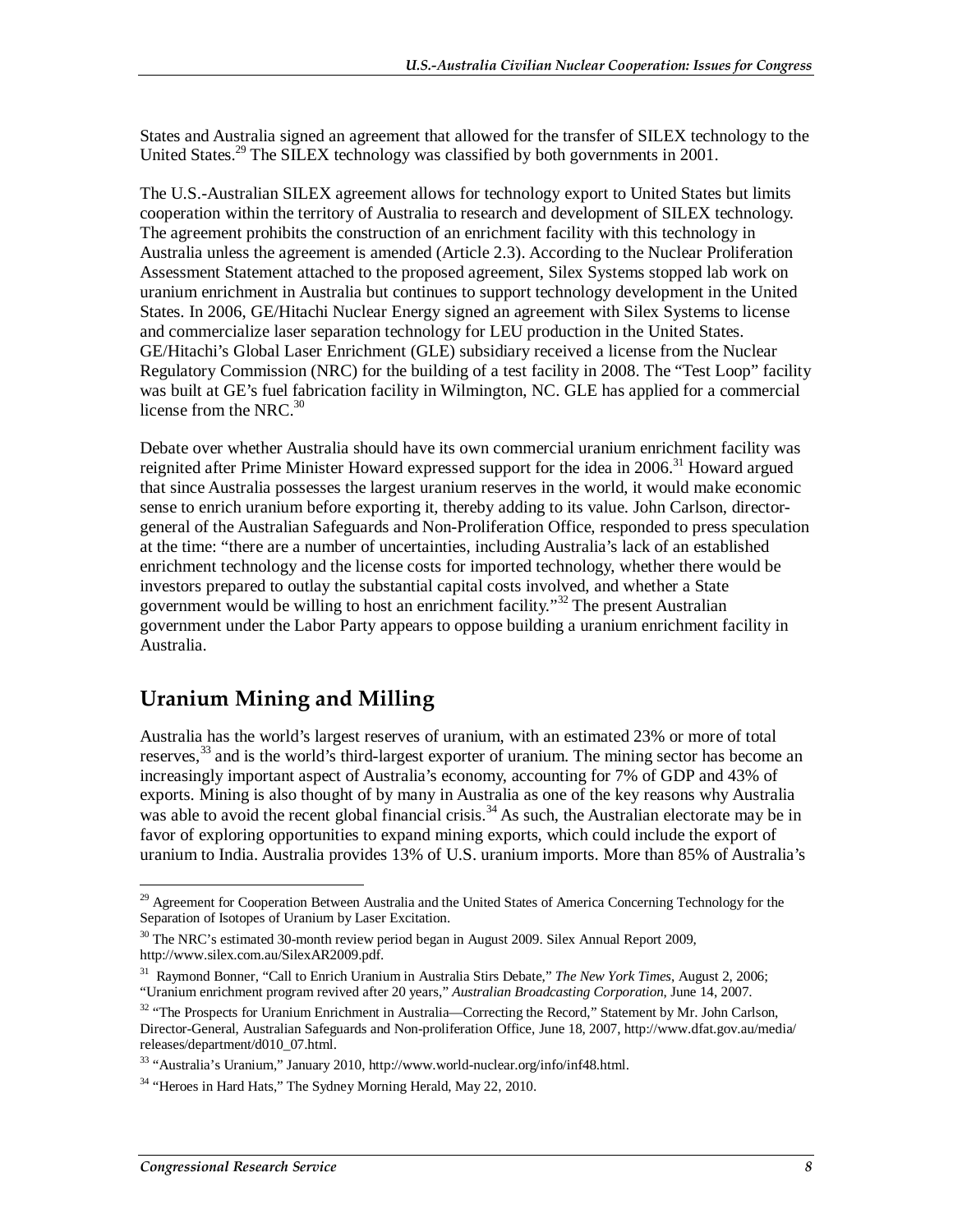uranium exports go to the United States, the European Union, and Japan.<sup>35</sup> Australia reached an agreement to sell uranium to China in  $2006$ .<sup>36</sup> The Australian government is concluding arrangements for the export of uranium to Russia.

#### **Uranium Sales to India**

The Labor government of former Prime Minister Kevin Rudd opposed the export of uranium to India because India has not signed the NPT. Rudd was replaced by an intra-party change of leadership in June 2010 by Julia Gillard. She subsequently won a national election and remains prime minister. Her position on the issue is not yet clear. The John Howard government, in power until 2007, had supported uranium exports to India. The Nuclear Suppliers Group (NSG) decided in September 2008 to allow civilian nuclear exports to India under certain conditions. Australia did not actively block this consensus decision, but the Rudd government announced in September 2008 that Australia would not export uranium to India, despite the NSG rule change. Australian Liberal Party opposition leader Tony Abbott has stated that he would reverse this policy and begin exports of uranium to India as part of an effort to expand Australia's ties to the region. Opinion polls conducted in May 2010 had Rudd and Abbott either even or with Abbott slightly ahead of Rudd.<sup>37</sup> The next Australian federal election will elect members of Parliament of Australia and must be held on or before April 2011. A Joint Feasibility Study recommended a bilateral free trade agreement with India in May 2010. India is Australia's fastest-growing export market.<sup>38</sup> Expanding trade and other ties with India could help Australia diversify its export markets, which have relied heavily on sales to China. Over the next 20 years, India will, according to some estimates, rapidly expand its middle class and embark on major infrastructure projects, which could fuel another resource boom in Australia.<sup>39</sup>

#### **Nuclear Power Debate**

The lead-up to the parliamentary elections of 2007 highlighted differences between the Kevin Rudd-led Labor Party and the Liberal-National Coalition led by former Prime Minister John Howard on nuclear energy policy. At the time, then Shadow Minister for Climate Change and the Environment Peter Garrett, formerly of the rock band Midnight Oil, warned that nuclear power was a bad idea for Australia, even given the demands of global warming, while Rudd declared nuclear power "not an option."<sup>40</sup> Bob Brown, the leader of the Green Party in Australia, is against nuclear power, as are many within the Labor Party.

Former Prime Minister John Howard stated in 2006 that he was of an "open mind" on nuclear power for Australia and that he believed that the "nuclear energy scene will change significantly in Australia."41 The former Howard Liberal-National Coalition government selected Dr. Ziggy

<sup>-</sup><sup>35</sup> Unclassified Nuclear Proliferation Assessment Statement Pursuant to Section 123 a. of the Atomic Energy Act of 1954, as Amended with Respect to the Proposed Agreement between the Government of the United States of American and the Government of Australia Concerning Peaceful Uses of Nuclear Energy, May 4, 2010.

<sup>36 &</sup>quot;Australia, China Sign uranium Deal," *CNN,* April 3, 2006. 37 "Australia's Abbott Wants Japan Trade Deal, India Uranium Sale," *Bloomsburg Business Week*, May 26, 2010.

<sup>38 &</sup>quot;Free Trade Pact with India More Likely," *Australian Associated Press,* May 5, 2010.

<sup>&</sup>lt;sup>39</sup> Robin Bromby, "Massive Indian Expansion to Fuel Ongoing Resource Demand," The Australian, May 17, 2010.

<sup>40</sup> Jeffrey Lantis, "Elections and Enduring Realities: Australia's Nuclear Debate," *Arms Control Today*, April 2008.

<sup>41</sup> Michael Perry, "Australia May Develop Nuclear Power—Howard," *Ezilon.com* May 20, 2006.